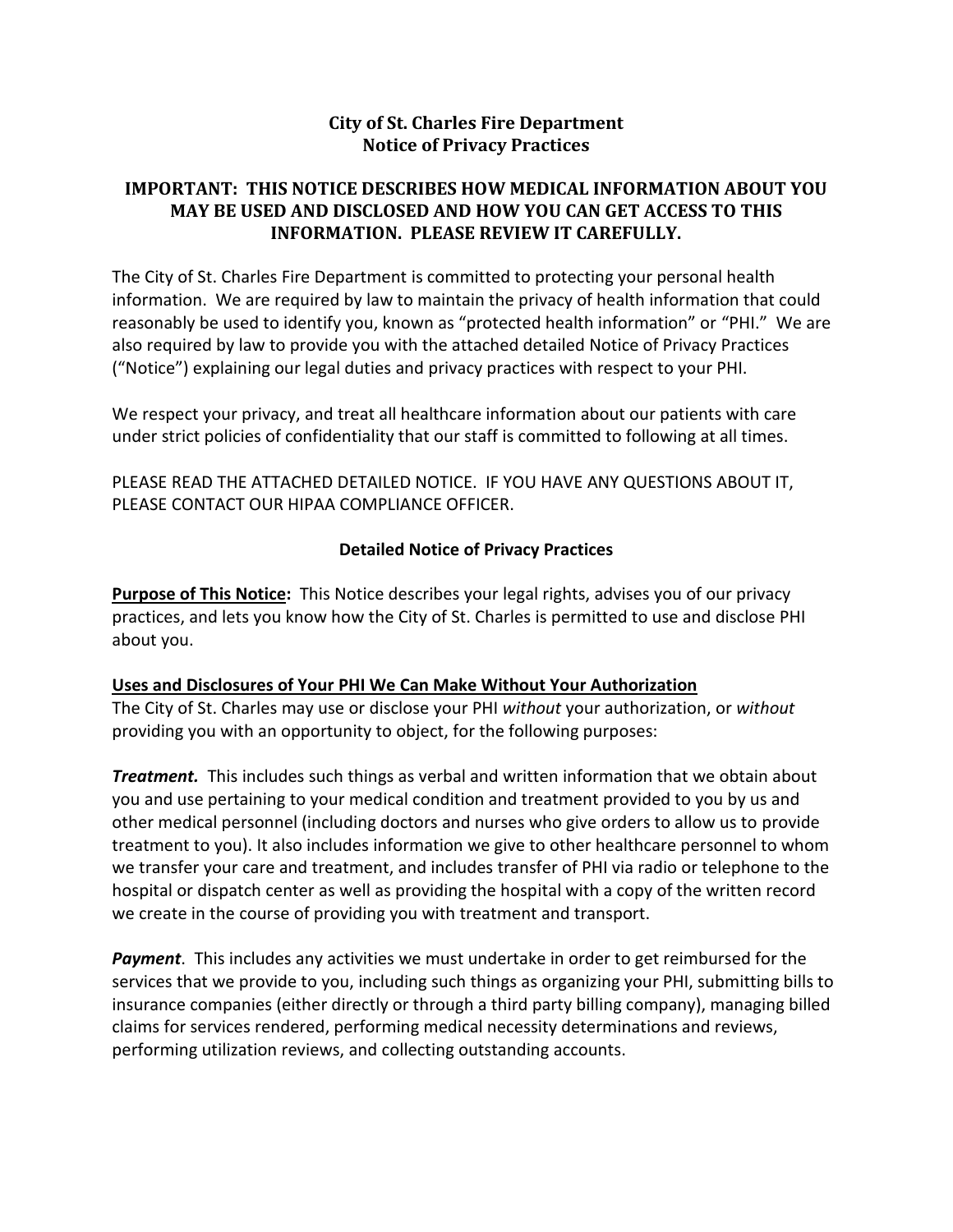*Healthcare Operations.* This includes quality assurance activities, licensing, and training programs to ensure that our personnel meet our standards of care and follow established policies and procedures, obtaining legal and financial services, conducting business planning, processing grievances and complaints, creating reports that do not individually identify you for data collection purposes, fundraising, and certain marketing activities.

*Fundraising.* We may contact you when we are in the process of raising funds for the City of St. Charles, or to provide you with information about our annual subscription program.

In addition, we may use your PHI for certain fundraising activities. For example, we may use PHI that we collect about you, such as your name, home address, phone number or other information, in order to contact you to raise funds for our agency. We may also share this information with another organization that may contact you to raise money on our behalf. If the City of St. Charles does use your PHI to conduct fundraising activities, you have the right to opt out of receiving such fundraising communications from the City of St. Charles. If you do not want to be contacted for our fundraising efforts, you should contact our HIPAA Compliance Officer in writing, by phone, or by email. Contact information for our HIPAA Compliance Officer is listed at the end of this Notice. We will also remind you of this right to opt out of receiving future fundraising communications every time that we use your PHI to conduct fundraising and contact you to raise funds. The City of St. Charles will not condition the provision of medical care on your willingness, or non-willingness, to receive fundraising communications.

*Reminders for Scheduled Transports and Information on Other Services.* We may also contact you to provide you with a reminder of any scheduled appointments for non-emergency ambulance and medical transportation, or for other information about alternative services we provide or other health-related benefits and services that may be of interest to you.

# **Other Uses and Disclosure of Your PHI We Can Make Without Authorization***.*

The City of St. Charles is also permitted to use or disclose your PHI *without* your written authorization in situations including:

- $\triangle$  For the treatment activities of another healthcare provider;
- $\clubsuit$  To another healthcare provider or entity for the payment activities of the provider or entity that receives the information (such as your hospital or insurance company);
- $\clubsuit$  To another healthcare provider (such as the hospital to which you are transported) for the healthcare operations activities of the entity that receives the information as long as the entity receiving the information has or has had a relationship with you and the PHI pertains to that relationship;
- $\clubsuit$  For healthcare fraud and abuse detection or for activities related to compliance with the law;
- To a family member, other relative, or close personal friend or other individual involved in your care if we obtain your verbal agreement to do so or if we give you an opportunity to object to such a disclosure and you do not raise an objection. We may also disclose health information to your family, relatives, or friends if we infer from the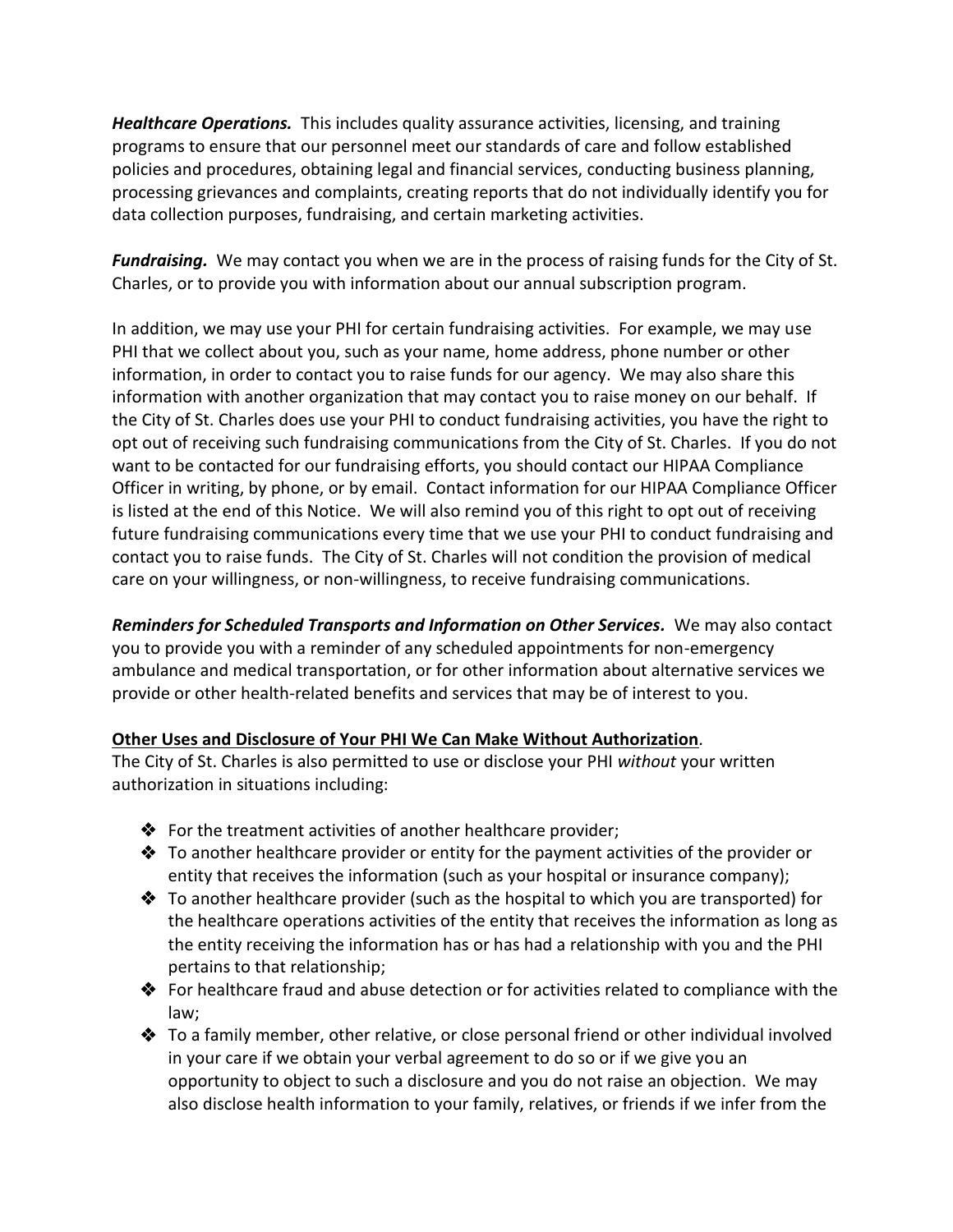circumstances that you would not object. For example, we may assume that you agree to our disclosure of your personal health information to your spouse when your spouse has called the ambulance for you. In situations where you are incapable of objecting (because you are not present or due to your incapacity or medical emergency), we may, in our professional judgment, determine that a disclosure to your family member, relative, or friend is in your best interest. In that situation, we will disclose only health information relevant to that person's involvement in your care. For example, we may inform the person who accompanied you in the ambulance that you have certain symptoms and we may give that person an update on your vital signs and treatment that is being administered by our ambulance crew;

- $\clubsuit$  To a public health authority in certain situations (such as reporting a birth, death or disease, as required by law), as part of a public health investigation, to report child or adult abuse, neglect or domestic violence, to report adverse events such as product defects, or to notify a person about exposure to a possible communicable disease, as required by law;
- ◆ For health oversight activities including audits or government investigations, inspections, disciplinary proceedings, and other administrative or judicial actions undertaken by the government (or their contractors) by law to oversee the healthcare system;
- For judicial and administrative proceedings, as required by a court or administrative order, or in some cases in response to a subpoena or other legal process;
- For law enforcement activities in limited situations, such as when there is a warrant for the request, or when the information is needed to locate a suspect or stop a crime;
- For military, national defense and security and other special government functions;
- $\triangle$  To avert a serious threat to the health and safety of a person or the public at large;
- For workers' compensation purposes, and in compliance with workers' compensation laws;
- $\clubsuit$  To coroners, medical examiners, and funeral directors for identifying a deceased person, determining cause of death, or carrying on their duties as authorized by law;
- $\clubsuit$  If you are an organ donor, we may release health information to organizations that handle organ procurement or organ, eye or tissue transplantation, or to an organ donation bank, as necessary to facilitate organ donation and transplantation; and
- For research projects, but this will be subject to strict oversight and approvals and health information will be released only when there is a minimal risk to your privacy and adequate safeguards are in place in accordance with the law.

# **Uses and Disclosures of Your PHI That Require Your Written Consent**

Any other use or disclosure of PHI, other than those listed above, will only be made with your written authorization (the authorization must specifically identify the information we seek to use or disclose, as well as when and how we seek to use or disclose it). Specifically, we must obtain your written authorization before using or disclosing your: (a) psychotherapy notes, other than for the purpose of carrying out our own treatment, payment or health care operations purposes, (b) PHI for marketing when we receive payment to make a marketing communication; or (c) PHI when engaging in a sale of your PHI. **You may revoke your**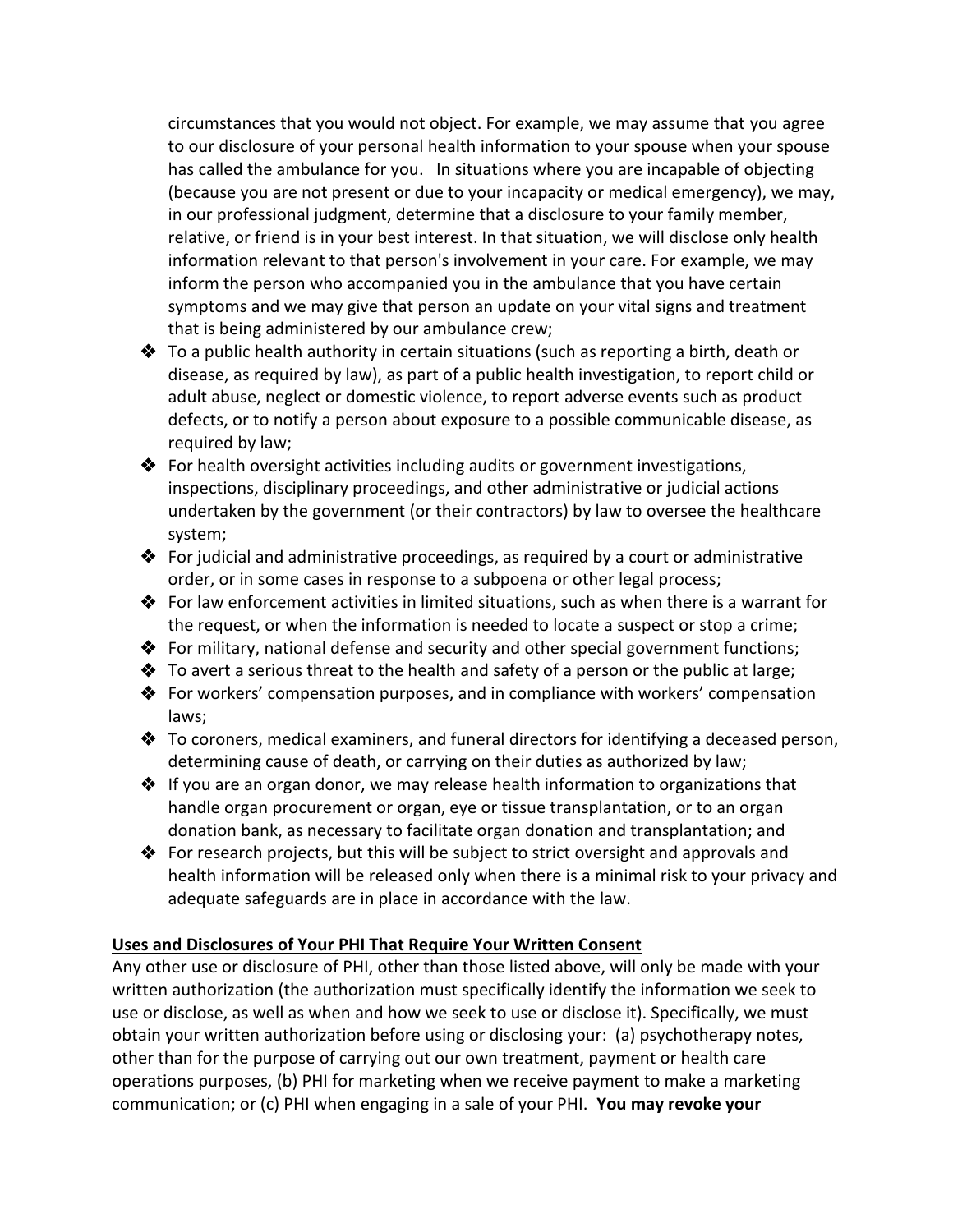**authorization at any time, in writing, except to the extent that we have already used or disclosed medical information in reliance on that authorization.**

### **Your Rights Regarding Your PHI**

As a patient, you have a number of rights with respect to your PHI, including:

*Right to access, copy or inspect your PHI*. You have the right to inspect and copy most of the medical information that we collect and maintain about you. Requests for access to your PHI should be made in writing to our HIPAA Compliance Officer. In limited circumstances, we may deny you access to your medical information, and you may appeal certain types of denials. We have available forms to request access to your PHI, and we will provide a written response if we deny you access and let you know your appeal rights. If you wish to inspect and copy your medical information, you should contact our HIPAA Compliance Officer.

We will normally provide you with access to this information within 30 days of your written request. If we maintain your medical information in electronic format, then you have a right to obtain a copy of that information in an electronic format. In addition, if you request that we transmit a copy of your PHI directly to another person, we will do so provided your request is in writing, signed by you (or your representative), and you clearly identify the designated person and where to send the copy of your PHI.

We may also charge you a reasonable cost-based fee for providing you access to your PHI, subject to the limits of applicable state law.

*Right to request an amendment of your PHI*. You have the right to ask us to amend protected health information that we maintain about you. Requests for amendments to your PHI should be made in writing and you should contact our HIPAA Compliance Officer if you wish to make a request for amendment and fill out an amendment request form.

When required by law to do so, we will amend your information within 60 days of your request and will notify you when we have amended the information. We are permitted by law to deny your request to amend your medical information in certain circumstances, such as when we believe that the information you have asked us to amend is correct.

*Right to request an accounting of uses and disclosures of your PHI*. You may request an accounting from us of disclosures of your medical information. If you wish to request an accounting of disclosures of your PHI that are subject to the accounting requirement, you should contact our HIPAA Compliance Officer and make a request in writing.

You have the right to receive an accounting of certain disclosures of your PHI made within six (6) years immediately preceding your request. But, we are not required to provide you with an accounting of disclosures of your PHI: (a) for purposes of treatment, payment, or healthcare operations; (b) for disclosures that you expressly authorized; (c) disclosures made to you, your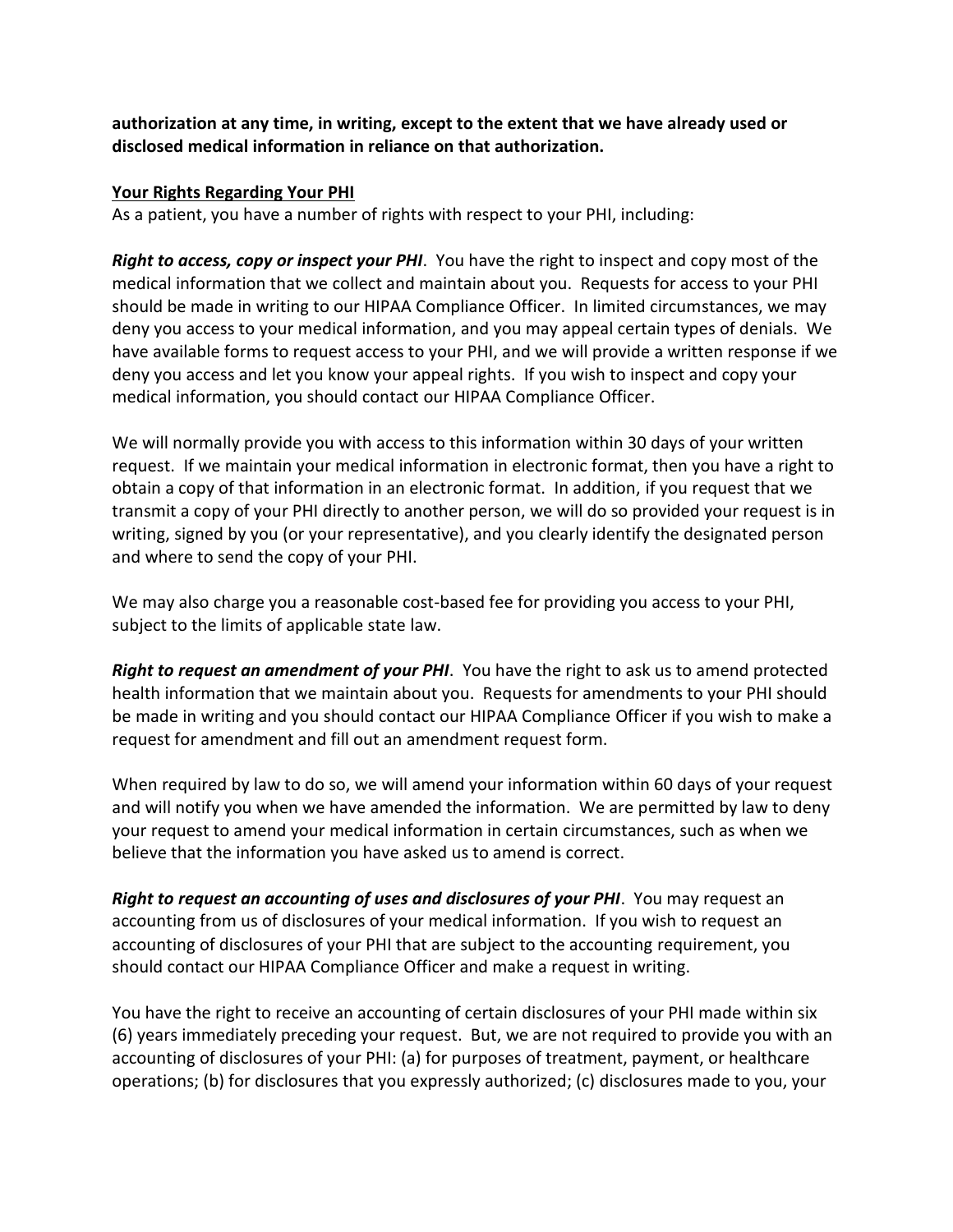family or friends, or (d) for disclosures made for law enforcement or certain other governmental purposes.

*Right to request restrictions on uses and disclosures of your PHI.* You have the right to request that we restrict how we use and disclose your medical information for treatment, payment or healthcare operations purposes, or to restrict the information that is provided to family, friends and other individuals involved in your healthcare. However, we are only required to abide by a requested restriction under limited circumstances, and it is generally our policy that we will not agree to any restrictions unless required by law to do so. If you wish to request a restriction on the use or disclosure of your PHI, you should contact our HIPAA Compliance Officer and make a request in writing.

The City of St. Charles is required to abide by a requested restriction when you ask that we not release PHI to your health plan (insurer) about a service for which you (or someone on your behalf) have paid the City of St. Charles in full. We are also required to abide by any restrictions that we agree to. Notwithstanding, if you request a restriction that we agree to, and the information you asked us to restrict is needed to provide you with emergency treatment, then we may disclose the PHI to a healthcare provider to provide you with emergency treatment.

A restriction may be terminated if you agree to or request the termination. Most current restrictions may also be terminated by the City of St. Charles as long we notify you. If so, PHI that is created or received after the restriction is terminated is no longer subject to the restriction. But, PHI that was restricted prior to the notice to you voiding the restriction must continue to be treated as restricted PHI.

*Right to notice of a breach of unsecured protected health information*. If we discover that there has been a breach of your unsecured PHI, we will notify you about that breach by firstclass mail dispatched to the most recent address that we have on file. If you prefer to be notified about breaches by electronic mail, please contact our HIPAA Compliance Officer to make the City of St. Charles aware of this preference and to provide a valid email address to send the electronic notice. You may withdraw your agreement to receive notice by email at any time by providing notice to our HIPAA Compliance Officer.

*Right to request confidential communications.* You have the right to request that we send your PHI to an alternate location (*e.g.,* somewhere other than your home address) or in a specific manner (*e.g.,* by email rather than regular mail). However, we will only comply with reasonable requests when required by law to do so. If you wish to request that we communicate PHI to a specific location or in a specific format, you should contact our HIPAA Compliance Officer and make a request in writing.

#### **Internet, Email and the Right to Obtain Copy of Paper Notice**

If we maintain a web site, we will prominently post a copy of this Notice on our web site and make the Notice available electronically through the web site. If you allow us, we will forward